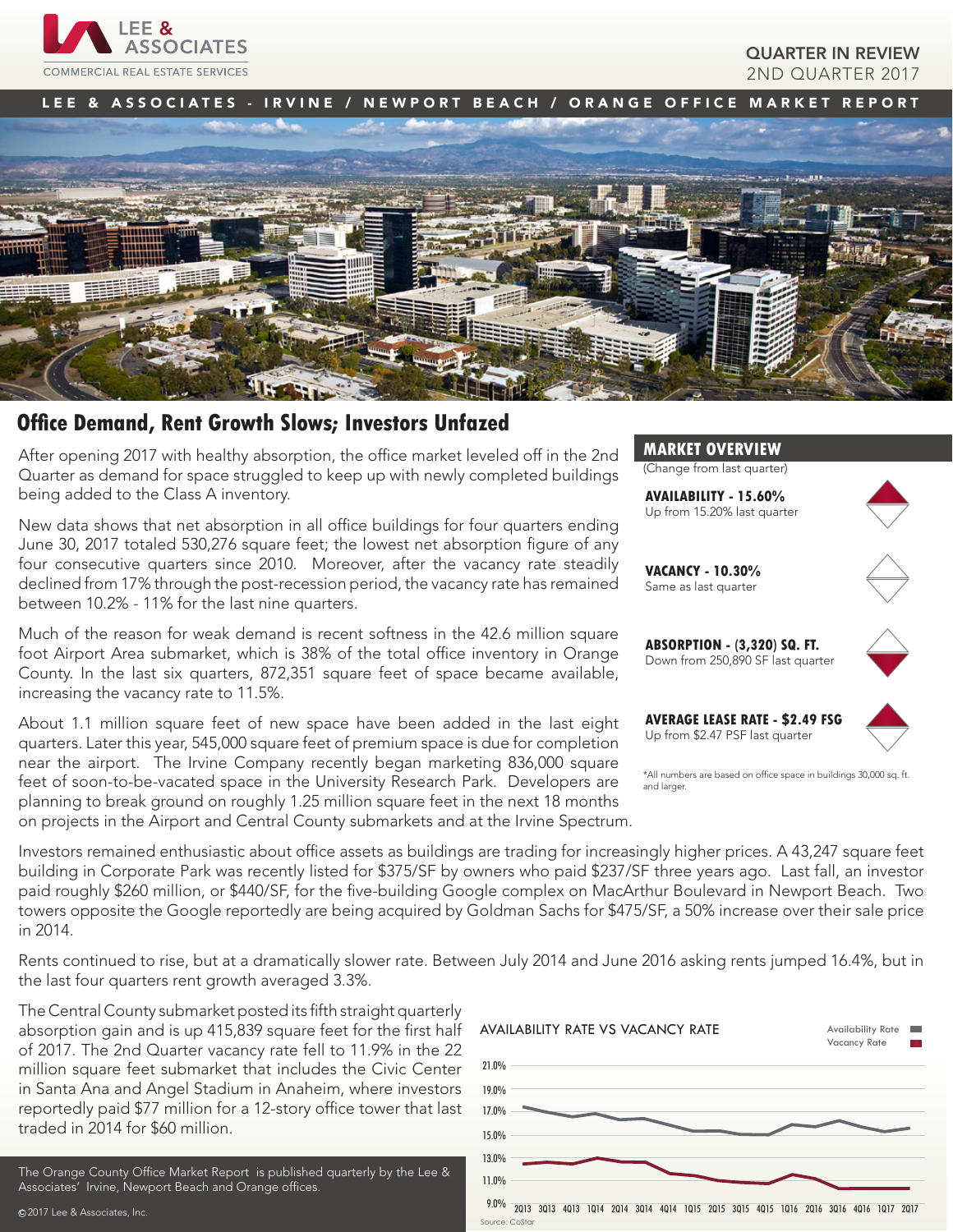## NUMBER OF LEASES EXECUTED FOR THE QUARTER BY SUBMARKET





BY SUBMARKET - INCLUDING SUBLET SPACE

Source: CoStar











05/16 06/16 07/16 08/16 09/16 10/16 11/16 12/16 01/17 02/17 03/17 04/17 05/17

Source: EDD

 $Q_2$ 





AVERAGE FSG LEASE RATES BY QUARTER

Source: CoStar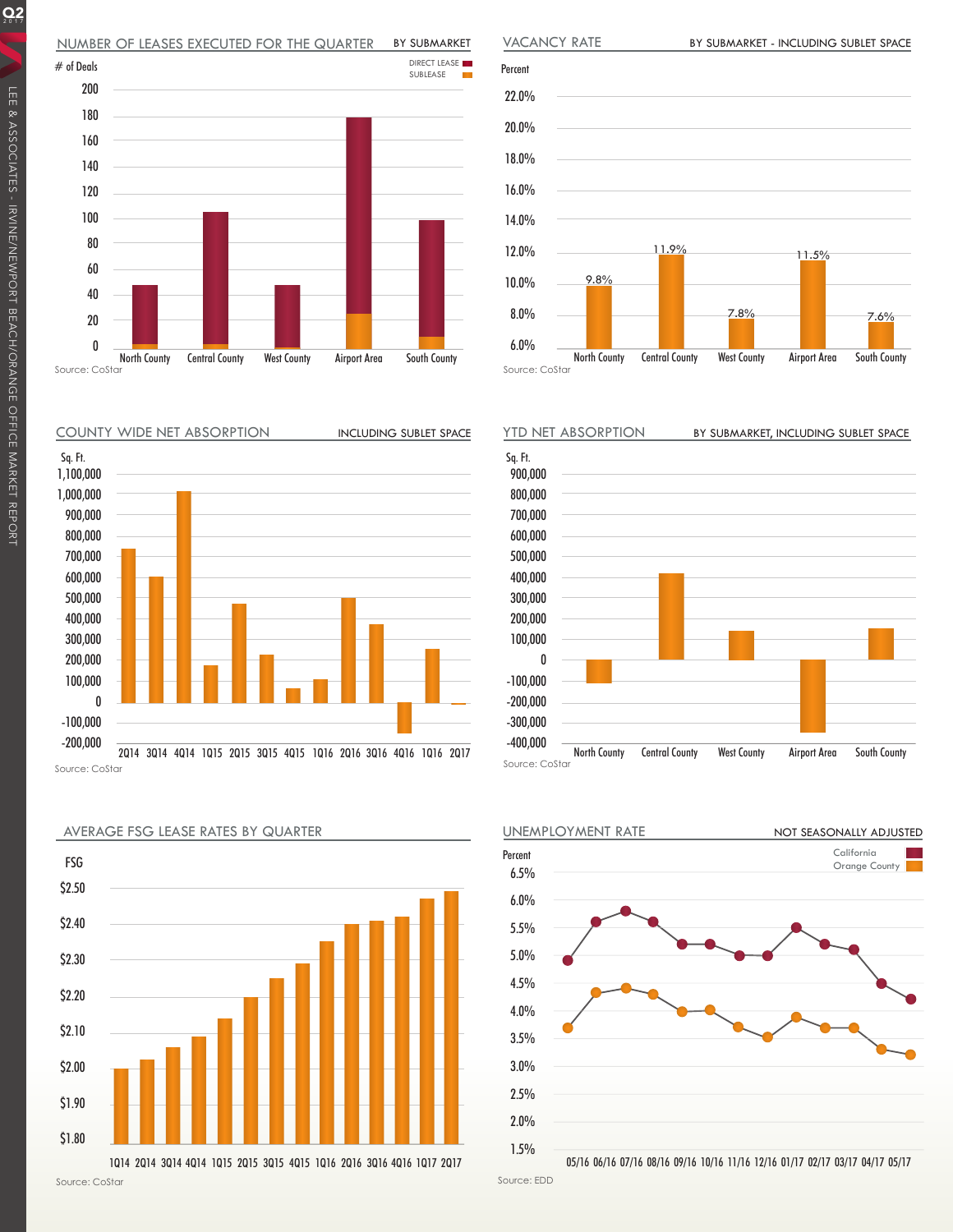\$2.90

FSG

\$2.70

\$2.50

\$2.30

\$2.10

\$1.90

\$1.70

\$1.50

Source: CoStar

AVERAGE FSG LEASE RATE

\$2.90

FSG

\$2.70

\$2.50

\$2.30

\$2.10

\$1.90

\$1.70

\$1.50

LEE & ASSOCIATES - IRVINE/NEWPORT BEACH/ORANGE OFFICE MARKET REPORT

LEE & ASSOCIATES - IRVINE/NEWPORT BEACH/ORANGE OFFICE MARKET REPORT

Q<sub>2</sub>



# **COMPLETED LEE & ASSOCIATES TRANSACTIONS**

North County Central County West County Airport Area South County







Irvine, CA

Lease Transactions Q2 17 **PROPERTY SF TENANT LANDLORD REPRESENTING BROKERS** 18872 MacArthur Blvd., Suite 200/300/400, Irvine, CA 32,759 Autobytel, Inc. GFE MacArthur Investments, LLC Adam Wicker, Dave Smith, Matt Fryer & Travis Watts represented the Landlord. 1311 Calle Batido, Suite 175 San Clemente, CA 19,999 Quest Diagnostic Nichols Institute Batido 1 LLC Tim Walker represented the Landlord. 2030 Main St,. Suite 550 Irvine, CA 6,282 Fenton, Grant, Mayfield, Kaneda & Litt. Third Avenue Investments Marshal Vogt represented the Tenant.



#### Sale Transactions Q2 17





| <b>PROPERTY</b>                           |        | <b>BUYER</b>               | <b>SELLER</b>                            | <b>REPRESENTING BROKERS</b>                          |
|-------------------------------------------|--------|----------------------------|------------------------------------------|------------------------------------------------------|
| 16800 Aston<br>Irvine, CA                 | 48.951 | 16800 Aston Irvine,<br>LLC | <b>BTC</b> Acquisitions<br>Partners, LLC | Brian Garbutt & Sammy Cemo represented<br>the Buyer. |
| 12361 N. Harbor Blvd.<br>Garden Grove, CA | 24,600 | Massood Nikaein            | Anthony Andreatta                        | James Hawkins represented the Seller.                |
| 17802 Sky Park Cir.<br>Irvine, CA         | 20.750 | Maude-Corona LLC           | Kira Investments LLC                     | Tim Arquello represented the Seller.                 |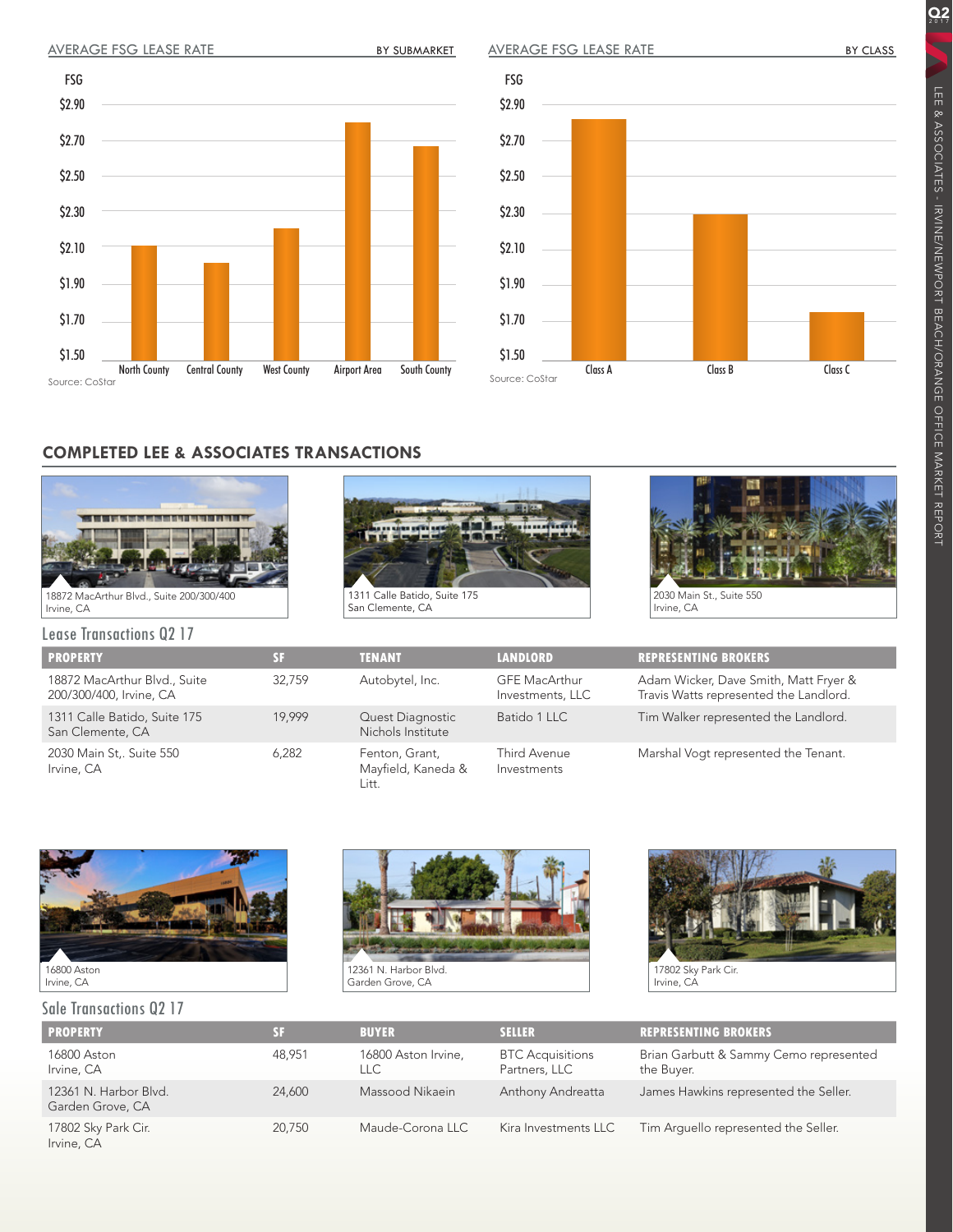|                                                    | <b>Bldg</b><br>Count | SF.<br><b>RBA</b>        | <b>Total SF</b><br><b>Available</b> | Avail.<br>Rate   | <b>Total SF</b><br>Vacant | <b>Total Vac.</b><br>Rate | <b>Direct SF</b><br><b>Vacant</b> | <b>Direct Vac.</b><br>Rate | <b>Net</b><br><b>Absorption</b> | <b>YTD Net</b><br><b>Absorption</b> | <b>SF Avail</b><br><b>Sublease</b> | <b>SF Vacant</b><br><b>Sublease</b> | Avg Asking<br><b>Lease Rate</b> | <b>SF Under</b><br><b>Construction</b> |
|----------------------------------------------------|----------------------|--------------------------|-------------------------------------|------------------|---------------------------|---------------------------|-----------------------------------|----------------------------|---------------------------------|-------------------------------------|------------------------------------|-------------------------------------|---------------------------------|----------------------------------------|
| <b>BY CITY</b>                                     |                      |                          |                                     |                  |                           |                           |                                   |                            |                                 |                                     |                                    |                                     |                                 |                                        |
| <b>Aliso Viejo</b>                                 | 39                   | 3,027,086                | 660,430                             | 20.40%           | 315,861                   | 10.40%                    | 301,751                           | 10.00%                     | (12,461)                        | (41,727)                            | 92,267                             | 14,110                              | \$2.92                          | 205,000                                |
| Anaheim                                            | 79                   | 7,274,704                | 893,241                             | 12.30%           | 651,647                   | 9.00%                     | 642,530                           | 8.80%                      | 78,790                          | 126,859                             | 47,147                             | 9,117                               | \$2.12                          | $-0-$                                  |
| Brea                                               | 39                   | 3,982,217                | 449,906                             | 11.30%           | 495,955                   | 12.50%                    | 425,058                           | 10.70%                     | (73, 955)                       | (75, 506)                           | 85,648                             | 70,897                              | \$2.14                          | $-0-$                                  |
| <b>Buena Park</b>                                  | 14                   | 1,031,337                | 291,784                             | 28.30%           | 199,994                   | 19.40%                    | 199,994                           | 19.40%                     | (32,949)                        | (40,709)                            | $-0 -$                             | $-0-$                               | \$1.78                          | $-0-$                                  |
| Corona del Mar                                     | $\mathbf{1}$         | 49,308                   | $-0 -$                              | $0.00\%$         | $\mathsf{O}\xspace$       | $0.00\%$                  | 0                                 | 0.00%                      | $-0 -$                          | $-0 -$                              | $-0 -$                             | $-0-$                               | #VALUE!                         | $-0 -$                                 |
| <b>Costa Mesa</b>                                  | 64                   | 7,099,888                | 1,427,614                           | 20.10%           | 1,016,088                 | 14.30%                    | 957,117                           | 13.50%                     | (10,038)                        | (50, 584)                           | 238,759                            | 58,971                              | \$2.49                          | $-0-$                                  |
| Cypress                                            | 25                   | 1,865,771                | 358,874                             | 19.20%           | 286,088                   | 15.30%                    | 286,088                           | 15.30%                     | (3, 459)                        | 62,054                              | 54,326                             | $-0-$                               | \$2.07                          | $-0-$                                  |
| <b>Dana Point</b>                                  | 3                    | 135,296                  | $-0 -$                              | 0.00%            | 0                         | 0.00%                     | 0                                 | $0.00\%$                   | $-0-$                           | $-0-$                               | 0                                  | $-0-$                               |                                 | $-0-$                                  |
| <b>Foothill Ranch</b>                              | 10                   | 798,721                  | 150,679                             | 18.90%           | 124,605                   | 15.60%                    | 118,701                           | 14.90%                     | (18,095)                        | (36, 486)                           | 18,847                             | 5,904                               | \$2.47                          | $-0-$                                  |
| <b>Fountain Valley</b>                             | 27                   | 1,838,765                | 57,318                              | 3.10%            | 54,046                    | 2.90%                     | 54,046                            | 2.90%                      | 7,539                           | 7,539                               | $-0 -$                             | $-0-$                               | \$1.51                          | $-0-$                                  |
| <b>Fullerton</b>                                   | 30                   | 2,430,331                | 385,636                             | 15.90%           | 187,187                   | 7.70%                     | 182,887                           | 7.50%                      | (25, 218)                       | (23,721)                            | 5,323                              | 4,300                               | \$2.38                          | $-0-$                                  |
| Garden Grove                                       | 16                   | 1,443,755                | 43,057                              | 3.00%            | 44,861                    | 3.10%                     | 44,861                            | 3.10%                      | 12,477                          | 20,115                              | 3,126                              | $-0-$                               | \$1.82                          | $-0-$                                  |
| <b>Huntington Beach</b>                            | 31                   | 2,163,645                | 266,094                             | 12.30%           | 155,183                   | 7.20%                     | 147,076                           | 6.80%                      | 41,187                          | 45,554                              | 26,331                             | 8,107                               | \$2.49                          | $-0-$                                  |
| Irvine                                             | 388                  | 34, 291, 744             | 6,748,570                           | 18.50%           | 2,967,790                 | 8.70%                     | 2,677,449                         | 7.80%                      | 48,255                          | 119,771                             | 967,539                            | 290,341                             | \$2.75                          | 2,253,722                              |
| La Habra                                           | 4                    | 142,069                  | 4,665                               | 3.30%            | $\mathsf{O}\xspace$       | $0.00\%$                  | 0                                 | 0.00%                      | $-0 -$                          | $-0-$                               | $-0 -$                             | $-0-$                               | \$1.38                          | $-0-$                                  |
| La Palma                                           | 10                   | 712,038                  | 52,601                              | 7.40%            | 53,533                    | 7.50%                     | 53,533                            | 7.50%                      | (4, 575)                        | 8,448                               | 7,227                              | $-0 -$                              | \$2.17                          | $-0 -$                                 |
| Ladera Ranch                                       | 3                    | 127,065                  | 8,814                               | 6.90%            | 6,736                     | 5.30%                     | 6,736                             | 5.30%                      | 5,906                           | 5,906                               | $-0 -$                             | $-0 -$                              | \$2.51                          | $-0-$                                  |
| Laguna Beach                                       | 5                    | 192,434                  | 19,179                              | 10.00%           | 19,179                    | 10.00%                    | 19,179                            | 10.00%                     | 702                             | 1,655                               | $-0 -$                             | $-0 -$                              | \$2.53                          | $-0-$                                  |
| Laguna Hills                                       | 25                   | 1,585,749                | 283,015                             | 17.80%           | 237,861                   | 15.00%                    | 227,251                           | 14.30%                     | 30,109                          | 28,841                              | 16,614                             | 10,610                              | \$2.66                          | $-0-$                                  |
| Laguna Niguel                                      | 8                    | 1,690,809                | 48,782                              | 2.90%            | 55,900                    | 3.30%                     | 55,900                            | 3.30%                      | 6,738                           | (6,656)                             | $-0 -$                             | $-0-$                               | \$3.22                          | $-0-$                                  |
| <b>Laguna Woods</b>                                | $-0 -$               | $-0 -$                   | $-0 -$                              | 0.00%            | 0                         | 0.00%                     | 0                                 | $0.00\%$                   | $-0 -$                          | $-0-$                               | $-0 -$                             | $-0-$                               | \$0.00                          | $-0 -$                                 |
| <b>Lake Forest</b>                                 | 32                   | 1,891,655                | 203,288                             | 10.70%           | 187,486                   | 9.90%                     | 182,716                           | 9.70%                      | (13,034)                        | (78, 644)                           | 31,634                             | 4,770                               | \$2.17                          | $-0-$                                  |
| <b>Los Alamitos</b>                                | 9                    | 623,423                  | 36,015                              | 5.80%            | 39,967                    | 6.40%                     | 39,967                            | 6.40%                      | (3,765)                         | (3,483)                             | 10,300                             | $\circ$                             | \$2.73                          | $-0-$                                  |
| Mission Viejo                                      | 32                   | 1,919,170                | 224,028                             | 11.70%           | 213,192                   | 11.10%                    | 211,847                           | 11.00%                     | 31,507                          | (19, 280)                           | 28,756                             | 1,345                               | \$2.45                          | $-0-$                                  |
| Newport Beach                                      | 101                  | 9,433,057                | 1,083,218                           | 11.50%           | 913,774                   | 9.70%                     | 865,554                           | 9.20%                      | (97, 324)                       | (81, 505)                           | 129,427                            | 48,220                              | \$3.39                          | $-0-$                                  |
| Orange                                             | 63                   | 6,630,732                | 849,374                             | 12.80%           | 573,455                   | 8.60%                     | 543,138                           | 8.20%                      | 47,009                          | (21, 806)                           | 151,244                            | 30,317                              | \$2.18                          | $-0-$                                  |
| Placentia                                          | 5                    | 185,164                  | 17,124                              | 9.20%            | 15,358                    | 8.30%                     | 15,358                            | 8.30%                      | 3,750                           | 11,012                              | $-0 -$                             | $-0-$                               | \$1.88                          | $-0-$                                  |
| <b>Rancho Santa Margarita</b>                      | 5                    | 237,769                  | 8,881                               | 3.70%            | 4,324                     | 1.80%                     | 4,324                             | 1.80%                      | 3,824                           | 7,596                               | 1,127                              | $-0 -$                              | \$2.60                          | $-0-$                                  |
| <b>San Clemente</b>                                | $\circ$              | 423,171                  | 48,600                              | 11.50%           | 31,113                    | 7.40%                     | 31,113                            | 7.40%                      | (798)                           | 1,122                               | $-0 -$                             | $-0-$                               | \$2.39                          | $-0-$                                  |
| <b>San Juan Capistrano</b>                         | 17                   | 876,712                  | 151,932                             | 17.30%           | 137,043                   | 15.60%                    | 136,903                           | 15.60%                     | (2,547)                         | (2,629)                             | 2,384                              | 140                                 | \$2.33                          | $-0 -$                                 |
| <b>Santa Ana</b>                                   | 159                  | 14,215,260               | 2,115,165                           | 14.90%           | 1,953,941                 | 13.70%                    | 1,853,245                         | 13.00%                     | (19,665)                        | 214,928                             | 103,170                            | 100,696                             | \$1.95                          | $-0 -$                                 |
| Seal Beach                                         | 6                    | 445,365                  | 37,306                              | 8.40%            | 36,727                    | 8.20%                     | 33,858                            | 7.60%                      | (7,094)                         | 3,985                               | 7,925                              | 2,869                               | \$3.03                          | $-0-$                                  |
| Stanton                                            | $\overline{2}$       | 85,917                   | 17,399                              | 20.30%           | 13,790                    | 16.10%                    | 13,790                            | 16.10%                     | (2,857)                         | (7, 462)                            | $-0 -$                             | $-0 -$                              | \$1.23                          | $-0 -$                                 |
| Tustin                                             | 33                   | 1,971,632                | 405,876                             | 20.60%           | 375,516                   | 19.00%                    | 366,516                           | 18.60%                     | 10,160                          | 71,241                              | 9,000                              | 9,000                               | \$2.23                          | $-0 -$                                 |
| Westminster                                        | 10                   | 431,291                  | 73,674                              | 17.10%           | 60,358                    | 14.00%                    | 60,358                            | 14.00%                     | (2,941)                         | 8,723                               | $-0 -$                             | $-0 -$                              | \$2.03                          | $-0-$                                  |
| Yorba Linda                                        | 5                    | 288,094                  | 35,697                              | 12.40%           | 35,697                    | 12.40%                    | 33,213                            | 11.50%                     | (4,098)                         | (7,050)                             | 2,484                              | 2,484                               | \$1.87                          | $-0 -$                                 |
| <b>Orange County Totals</b>                        | 1,310                | 111,571,144              | 17,457,836                          | 15.6%            | 11,464,255                | 10.3%                     | 10,792,057                        | 9.7%                       | (3, 320)                        | 251,701                             | 2,040,605                          | 672,198                             | \$2.49                          | 2,458,722                              |
|                                                    |                      |                          |                                     |                  |                           |                           |                                   |                            |                                 |                                     |                                    |                                     |                                 |                                        |
| <b>BY AREA</b><br><b>North Orange County</b>       | 171                  | 14,153,093               | 1,849,278                           | 13.10%           | 1,392,580                 | 9.80%                     | 1,310,231                         | 9.3%                       | (130, 347)                      | (108,904)                           | 135,350                            | 82,349                              | \$2.10                          | $-0-$                                  |
|                                                    |                      | 22,288,492               |                                     |                  |                           |                           |                                   | 11.7%                      |                                 |                                     |                                    |                                     | \$2.01                          | $-0 -$                                 |
| <b>Central Orange County</b><br>West Orange County | 256<br>126           | 8,897,932                | 3,132,876<br>889,737                | 14.10%<br>10.00% | 2,663,245<br>691,020      | 11.90%<br>7.80%           | 2,600,470<br>680,044              | 7.6%                       | 209,552<br>41,087               | 415,839<br>137,025                  | 199,361<br>102,008                 | 62,775<br>10,976                    | \$2.20                          | $-0 -$                                 |
|                                                    |                      |                          |                                     |                  |                           |                           |                                   |                            |                                 |                                     |                                    |                                     |                                 |                                        |
| Greater Airport Area<br><b>South Orange County</b> | 419<br>338           | 42,558,566<br>23,673,061 | 8,243,158<br>3,342,787              | 19.10%<br>13.10% | 4,908,876<br>1,808,534    | 11.50%<br>7.60%           | 4,531,501<br>1,669,811            | 10.6%<br>7.1%              | (303, 172)<br>179,560           | (345, 887)<br>153,628               | 1,266,172<br>337,714               | 377,375<br>138,723                  | \$2.80<br>\$2.67                | 537,258<br>1,921,464                   |
| <b>Orange County Totals</b>                        | 1,310                | 111,571,144              | 17,457,836                          | 15.6%            | 11,464,255                | 10.3%                     | 10,792,057                        | 9.7%                       | (3, 320)                        | 251,701                             | 2,040,605                          | 672,198                             | \$2.49                          | 2,458,722                              |
|                                                    |                      |                          |                                     |                  |                           |                           |                                   |                            |                                 |                                     |                                    |                                     |                                 |                                        |
| <b>BY BUILDING CLASS</b>                           |                      |                          |                                     |                  |                           |                           |                                   |                            |                                 |                                     |                                    |                                     |                                 |                                        |
| Class A                                            | 285                  | 46,092,481               | 9,135,942                           | 18.80%           | 5,822,655                 | 12.60%                    | 5,446,212                         | 11.8%                      | (110, 271)                      | (27,013)                            | 1,303,317                          | 376,443                             | \$2.82                          | 2,458,722                              |
| Class B                                            | 929                  | 60,621,559               | 7,888,589                           | 13.00%           | 5,352,746                 | 8.80%                     | 5,056,991                         | 8.3%                       | 60,196                          | 225,572                             | 737,288                            | 295,755                             | \$2.30                          | $-0 -$                                 |
| Class C                                            | 96                   | 4,857,104                | 433,305                             | 8.90%            | 288,854                   | 5.90%                     | 288,854                           | 5.9%                       | 46,755                          | 53,142                              | $-0 -$                             | $-0 -$                              | \$1.75                          | $-0 -$                                 |
| <b>Orange County Totals</b>                        | 1,310                | 111,571,144              | 17,457,836                          | 15.6%            | 11,464,255                | 10.3%                     | 10,792,057                        | 9.7%                       | (3, 320)                        | 251,701                             | 2,040,605                          | 672,198                             | \$2.49                          | 2,458,722                              |

LEE & ASSOCIATES - IRVINE/NEWPORT BEACH/ORANGE OFFICE MARKET REPORT

LEE & ASSOCIATES - IRVINE/NEWPORT BEACH/ORANGE OFFICE MARKET REPORT

**Q2** 

 $\overline{\phantom{a}}$ ×